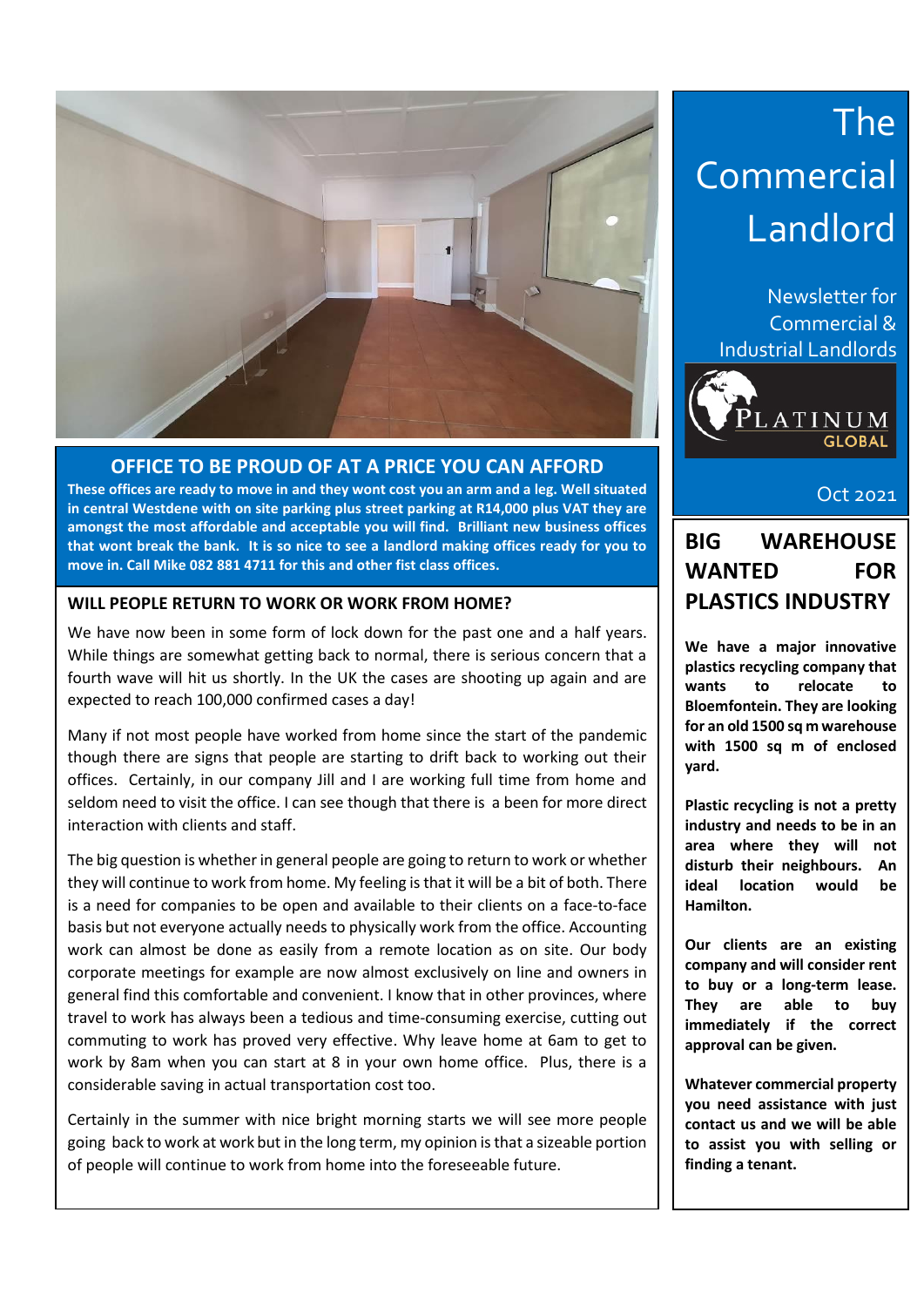## Talk Shop

by Platinum Global

#### **DO YOU HAVE A MAINTEANCE PLAN?**

**Just like it is a requirement in a sectional title scheme to have a maintenance plan, it is prudent for a commercial property owner to do the same. While office complexes and industrial buildings are tough and built strong, they still need looking after.** 

**Each owner should be aware that their building needs maintenance in both the short and long term to stop future costs. Short term would include an annual inspection to see what needs to be attended to and this could include such simple things as cleaning gutters and down pipes, remarking traffic lines, servicing the gates and checking the boundary security (you would be amazed how many electric fences don't work). Long term maintenance would be aimed at roof waterproofing, painting, repairs to driveways, and checking fire fighting equipment is up to date. If you don't have an annual inspection yourself, things can very quickly be overlooked. Out of date fire fighting equipment would allow your insurance company to repudiate all your claims.** 

#### **NEW DEVELOPMENTS SHOULD BE MODERN.**

**The building industry is fairy traditional – what was good yesterday is often considered to be good today. But have times changed and have developers changed with the times.** 

**We are involved in the developing 200-unit schemes in which making them super attractive to modern tenants is so important.** 

**Much of the current residential stock is over 60 years old. Parking is limited and not attractive, there is poor insulation, minimal electrical installations, and no data lines. Compare this to a modern building with high-speed fibre connections, solar power at less than Centlec rates, well insulated modern designed units, lots of double plugs and at least two parkings.** 

**Which building do you think that the young, well-paid tenant would choose? No doubt the latter. Not only that, they are likely to be prepared to pay a premium and are most unlikely to move into an older building just to save a few Rand.**

#### **METRO MUST DO IT LEGALLY.**

The Metro is in a total collapsed state and the quicker we get a change at the elections the better. They are doing anything to get money but are they doing it right. Recently we have experienced water disconnections of body corporates for unpaid rates and taxes by individual. This is just so wrong and illegal. Firstly, rates are owed by the individual unit owners and not the body corporate. Thus, they are trying to force somebody who does not owe money to pay somebody else's debt. To make matters worse they then disconnect the buildings water without notice. If it becomes reconnected, they then slap you with a an R88,000 fine and will not transferred units until the full account is paid.

Our suggestion is that you tackle Metro head on. Firstly, they will lose with costs for chasing the wrong debtor. Secondly by not following their own rules they will lose on your reconnecting the supply yourself. On top of that we would suggest that you sue the individual who ordered or authorised the disconnection in their personal capacity as they knew they were acting illegally and cannot be protected as a municipal official. It is about time that Metro did their collections properly.

## **INTEREST RATES LIKELY TO RISE BEFORE TOO LONG. WHAT WILL BE THE MARKET EFFECT?**

**There are indications that interest rates will rise in the second quarter of next year. This is in the face of low local demand and contrary to the current economic cycle but likely to be forced on us when US rates rise as a result of Biden era policies. The rises are likely to be small (.25% per step) and unlikely to have a major effect on the local market. The biggest effect will be the cost of holding top end properties and affordability for those entering the market.**

**It might actually help the property market by moderating exceptionally high asking prices by those looking to sell. Asking prices have continued to grow at an unprecedented pace in a economy which is said to be weak and where so many don't have incomes. A rather strange state of affairs.**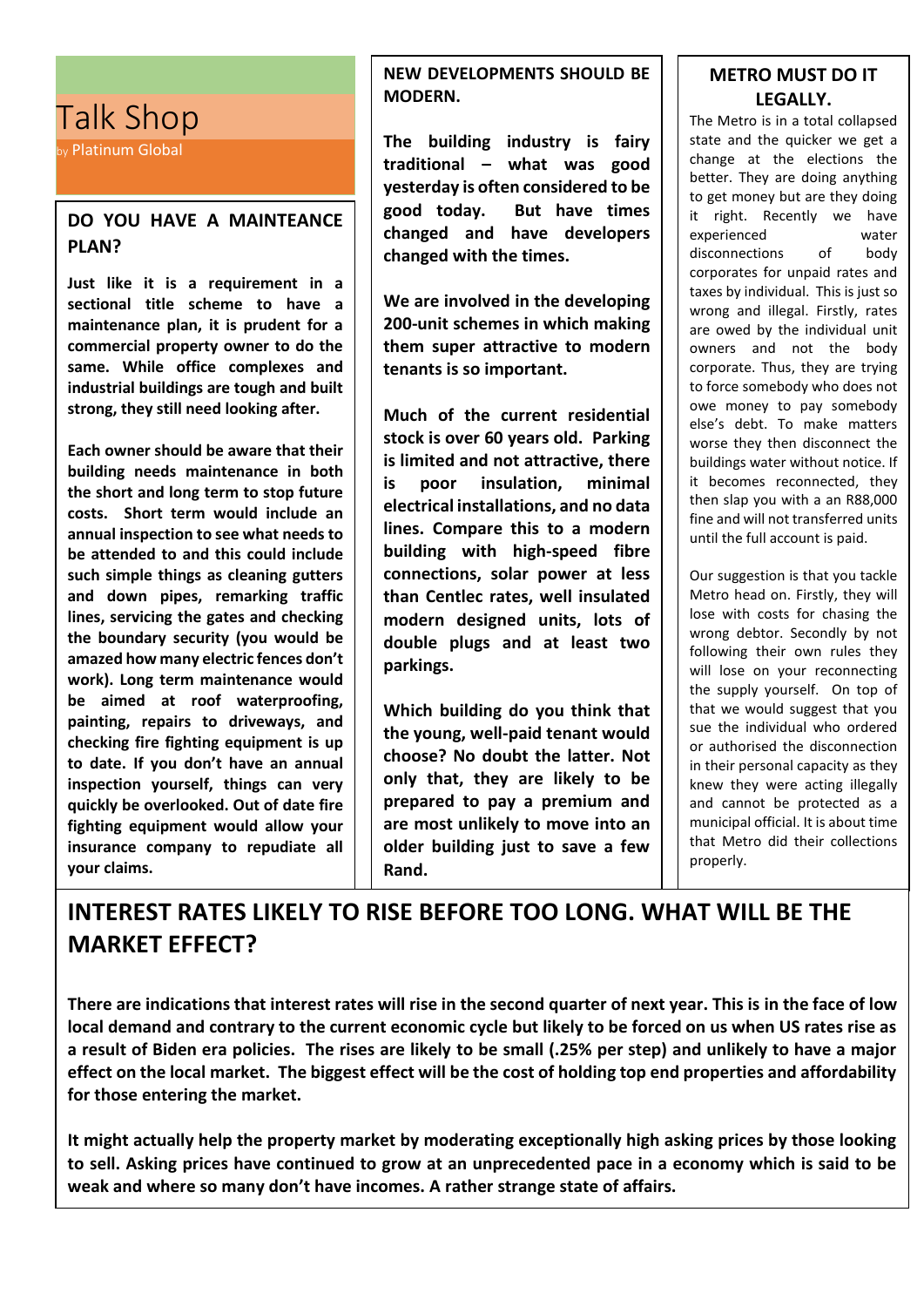

**PARK WEST OFFICES R26,500 PLUS VAT 5 Offices plus training and board room. Fully airconditioned. 5 secure parkings, Spacious 250 sq m.**



**OPEN PLAN HIGH ROOF WAREHOUSE**

**5 offices plus boardroom, strongroom, large yard with 10 shade parkings. Mezzanine storage floor. 1300 sq m erf.**

**Contact GETRUDE 084 084 3235**



**OFFICES AND WORKSHOP IDEAL CAR INSTALLERS Modern office suite of 5 offices and boardroom plus dedicated workshop useful as car equipment installers. Good customer parking with high visibility and easy find location. Negotiable value for money rental.**



**OLIVER TAMBO (CHURCH ST) SHOP WAREHOUSE A 350 sq m shop in warehouse style trading store ideal for garden centre, bulk sales store, and a variety of low cost selling opportunities. With a rental of R27,000 pm you will be super competitive. Can also be used as workshop for car repairs or installations.** 

**Contact Getrude 084 590 3235**

**Contact GETRUDE 084 990 3235**



**CITY CENTRE WAREHOUSE 300 SQ M Great wholesale furniture site. Affordable rental R26,500 plus VAT. Boardroom and reception and good customer parking. Good centre city trading spot.** 

#### **Contact GETRUDE 084 084 3235**



**TWO FOR R2,650,000**

**Westdene period offices in exceptional condition. 7 offices and 10 covered parkings. Great value for money, ideal for attorney offices or brass plate professionals. Can be used as two separate portions or as one.. 5 additional parkings. Super value.** 

**Contact Getrude 084 590 3235 or Mike 082 881 4711**